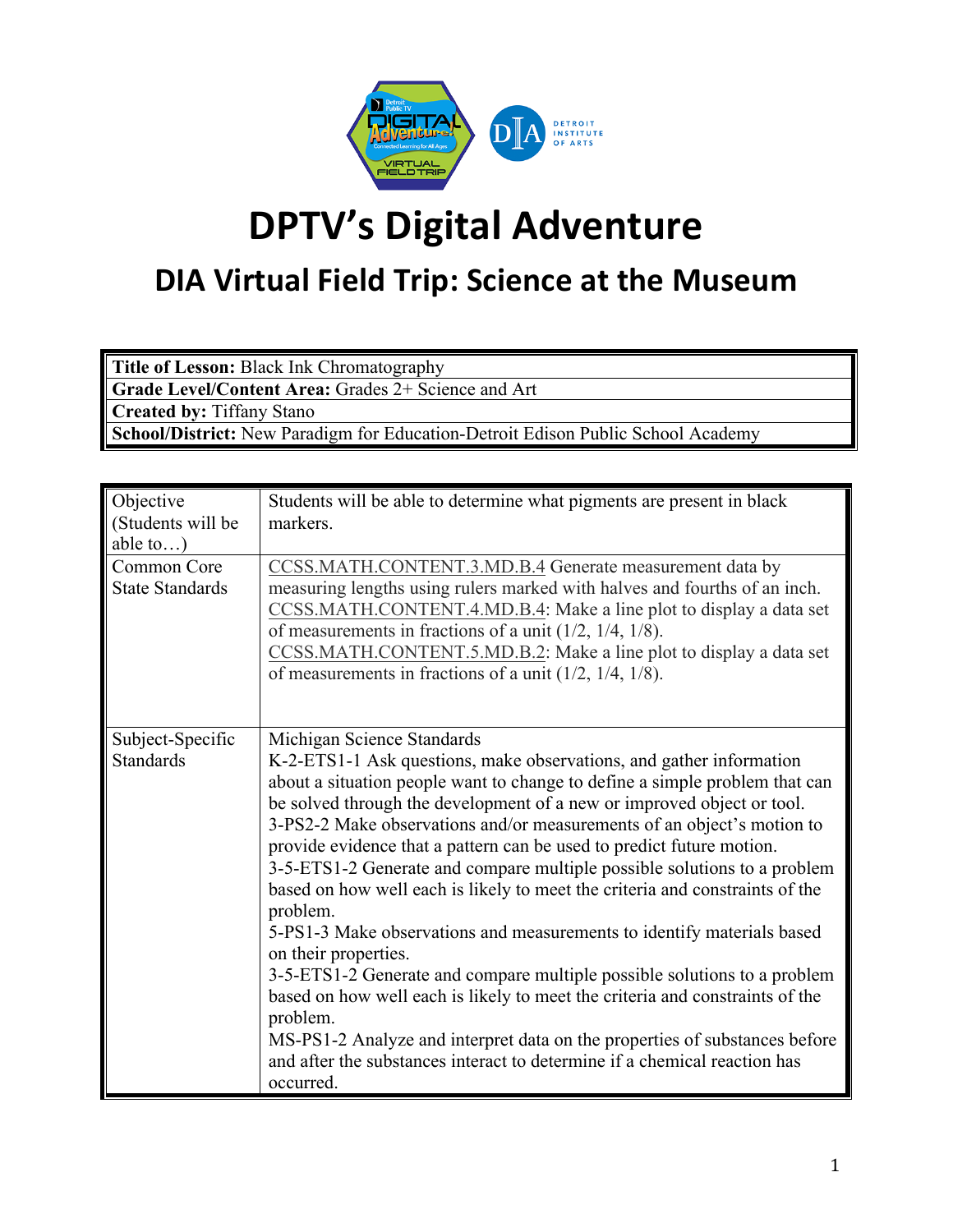| Materials<br>Required       | MS-ETS1-3 Analyze data from tests to determine similarities and<br>differences among several design solutions to identify the best<br>characteristics of each that can be combined into a new solution to better<br>meet the criteria for success.<br><b>Next Generation Science Standards:</b><br>HS-PS1-2: Construct and revise an explanation for the outcome of a<br>simple chemical reaction based on the outermost electron states of<br>atoms, trends in the periodic table and knowledge of the patterns of<br>chemical properties.<br>HS-PS1-4: Develop a model to illustrate that the release or absorption<br>of energy from a chemical reaction system depends on changes in total<br>bond energy.<br>Michigan Art Standards<br>ART.VA.II.2.3 Understand and recognize how artists create and construct<br>multiple solutions to visual problems in artworks.<br>ART.VA.V.2.1 Describe how art is used in everyday life.<br>ART.VA.II.3.1 Apply materials and techniques to problem solve in the<br>creation of art.<br>ART.VA.II.4.1 Synthesize the use of a variety of materials, techniques,<br>and processes to problem solve in the creation of art.<br>ART.VA.II.5.1 Synthesize the knowledge of materials, techniques, and<br>processes to create artwork.<br>ART.VA.II.6.1 Identify, design, and solve creative problems at a<br>developing level.<br>ART.VA.II.7.1 Identify, design, and solve creative problems at an emerging<br>level.<br>ART.VA.II.8.1 Effectively identify, design, and solve creative problems.<br>1. White coffee filters or paper towel cut into 1 inch strips<br>2. 3-5 different types of black markers or felt tip pens (i.e. Expo,<br>Sharpie, Pentel, Paper Mate)<br>Cup with 1 inch of water<br>3. |
|-----------------------------|-------------------------------------------------------------------------------------------------------------------------------------------------------------------------------------------------------------------------------------------------------------------------------------------------------------------------------------------------------------------------------------------------------------------------------------------------------------------------------------------------------------------------------------------------------------------------------------------------------------------------------------------------------------------------------------------------------------------------------------------------------------------------------------------------------------------------------------------------------------------------------------------------------------------------------------------------------------------------------------------------------------------------------------------------------------------------------------------------------------------------------------------------------------------------------------------------------------------------------------------------------------------------------------------------------------------------------------------------------------------------------------------------------------------------------------------------------------------------------------------------------------------------------------------------------------------------------------------------------------------------------------------------------------------------------------------------------------------------------------------------------|
|                             | 4. Ruler                                                                                                                                                                                                                                                                                                                                                                                                                                                                                                                                                                                                                                                                                                                                                                                                                                                                                                                                                                                                                                                                                                                                                                                                                                                                                                                                                                                                                                                                                                                                                                                                                                                                                                                                              |
| Technology<br>Integration   | Detecting Pigments in Cancer and Art:<br>http://dptv.pbslearningmedia.org/resource/6f19226f-9b94-4398-8e04-<br>038b3e3ad950/detecting-pigments-in-cancer-art/<br>Pigments and Pixels:<br>http://dptv.pbslearningmedia.org/resource/ket09.sci.phys.energy.pixel/pixel<br>s-and-pigments/                                                                                                                                                                                                                                                                                                                                                                                                                                                                                                                                                                                                                                                                                                                                                                                                                                                                                                                                                                                                                                                                                                                                                                                                                                                                                                                                                                                                                                                               |
| Lesson<br>Introduction/Hook | Is all black ink the same? Black ink may actually be made of a combination<br>of many different dyes.                                                                                                                                                                                                                                                                                                                                                                                                                                                                                                                                                                                                                                                                                                                                                                                                                                                                                                                                                                                                                                                                                                                                                                                                                                                                                                                                                                                                                                                                                                                                                                                                                                                 |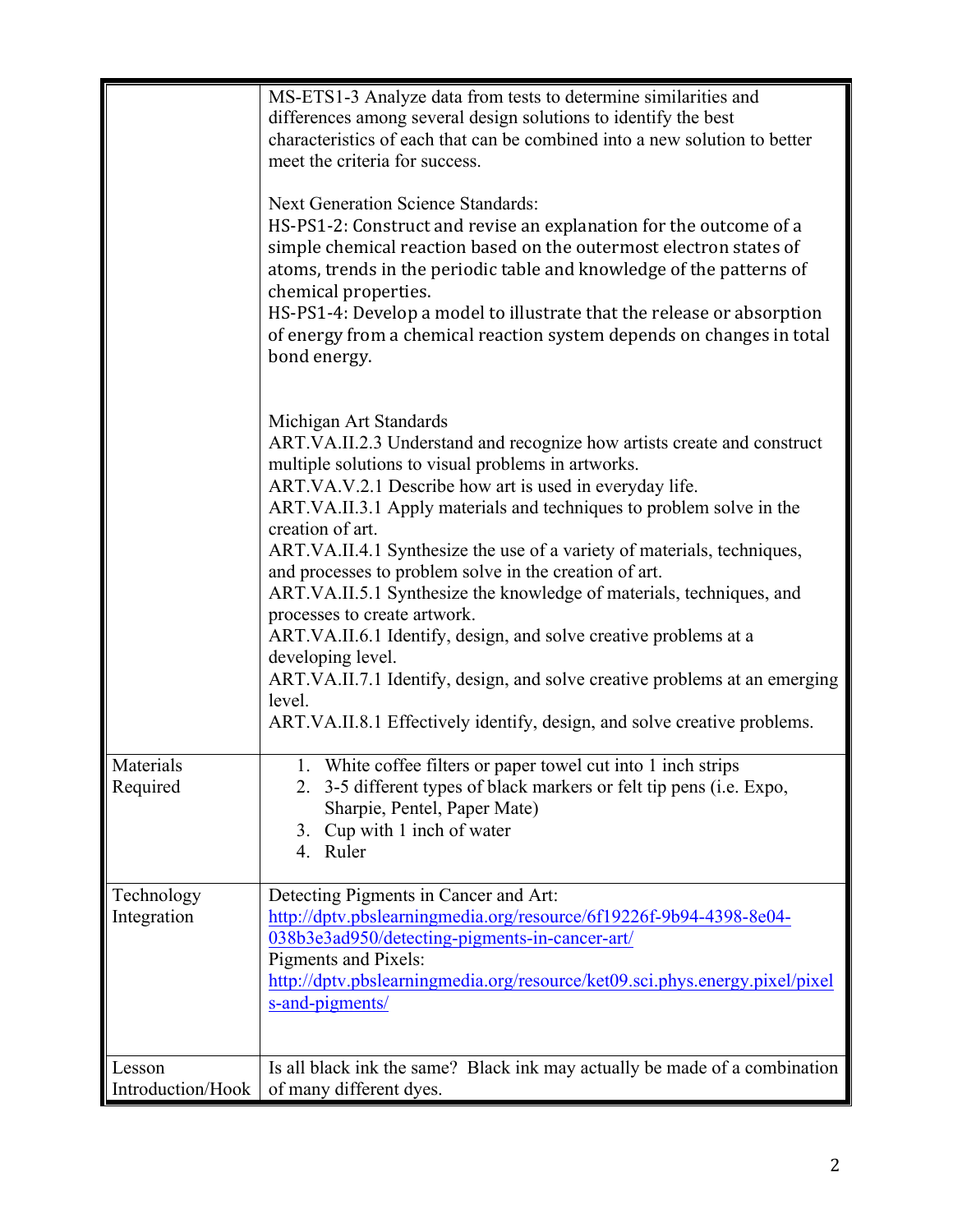|                                           | Teacher: Prior to the lesson, write a "ransom" note to students on a piece of<br>paper towel or coffee filter, leaving ink on one end of the piece of paper<br>towel and no writing on the other. This will be cut into strips later in the<br>lesson. Assign each of the black inks to a character or person in the<br>building who only uses that kind of ink. Tell students they are going to<br>determine who wrote the note by investigating the ink.                                                                                                                                                                                                                                                                                                                                                                                                                                                                                                                                                                   |
|-------------------------------------------|------------------------------------------------------------------------------------------------------------------------------------------------------------------------------------------------------------------------------------------------------------------------------------------------------------------------------------------------------------------------------------------------------------------------------------------------------------------------------------------------------------------------------------------------------------------------------------------------------------------------------------------------------------------------------------------------------------------------------------------------------------------------------------------------------------------------------------------------------------------------------------------------------------------------------------------------------------------------------------------------------------------------------|
| Lesson                                    | 1. Cut the coffee filter or paper towel into strips about 1 inch wide.<br>2. Draw a large dot 1 inch from the bottom of the strip of paper. Label<br>the strips so you know which pen you used. Do the same for all ink<br>being investigated.<br>3. Hang the strip over the cup of water, touching only the very end of<br>the paper towel and not the ink.<br>4. Tape the coffee filter paper towel in place. The water will creep up<br>the strips and separate each of the inks into a dye pattern called<br>chromatography.<br>5. Measure how far each ink sample travelled using the ruler. Make a<br>line plot to record the data.<br>6. Cut off a strip from the ransom note in the hook. The strip should<br>have ink on one end and no ink on the other.<br>7. Put the strip of paper towel in the water as you did before, allowing<br>it to creep up and separate the ink.<br>8. Take the strip out and compare it to the ink samples you took at the<br>beginning of the lesson to determine what pen was used. |
| Lesson<br>Modifications                   | Flatten the coffee filter and make black dots on the filter. Make a 1-inch cut<br>in the center of the filter. Take a blank one-inch strip of paper towel or<br>coffee filter and stick it into the cut you made on the coffee filter to create a<br>wick. Place the bottom of the wick just touching water cup. Watch the<br>water creep up the wick to the coffee filter. Allow the coffee filter to dry<br>and use the colored coffee filter as butterfly wings for an art project.                                                                                                                                                                                                                                                                                                                                                                                                                                                                                                                                       |
| Assessment/Chec<br>k for<br>Understanding | Exit ticket                                                                                                                                                                                                                                                                                                                                                                                                                                                                                                                                                                                                                                                                                                                                                                                                                                                                                                                                                                                                                  |